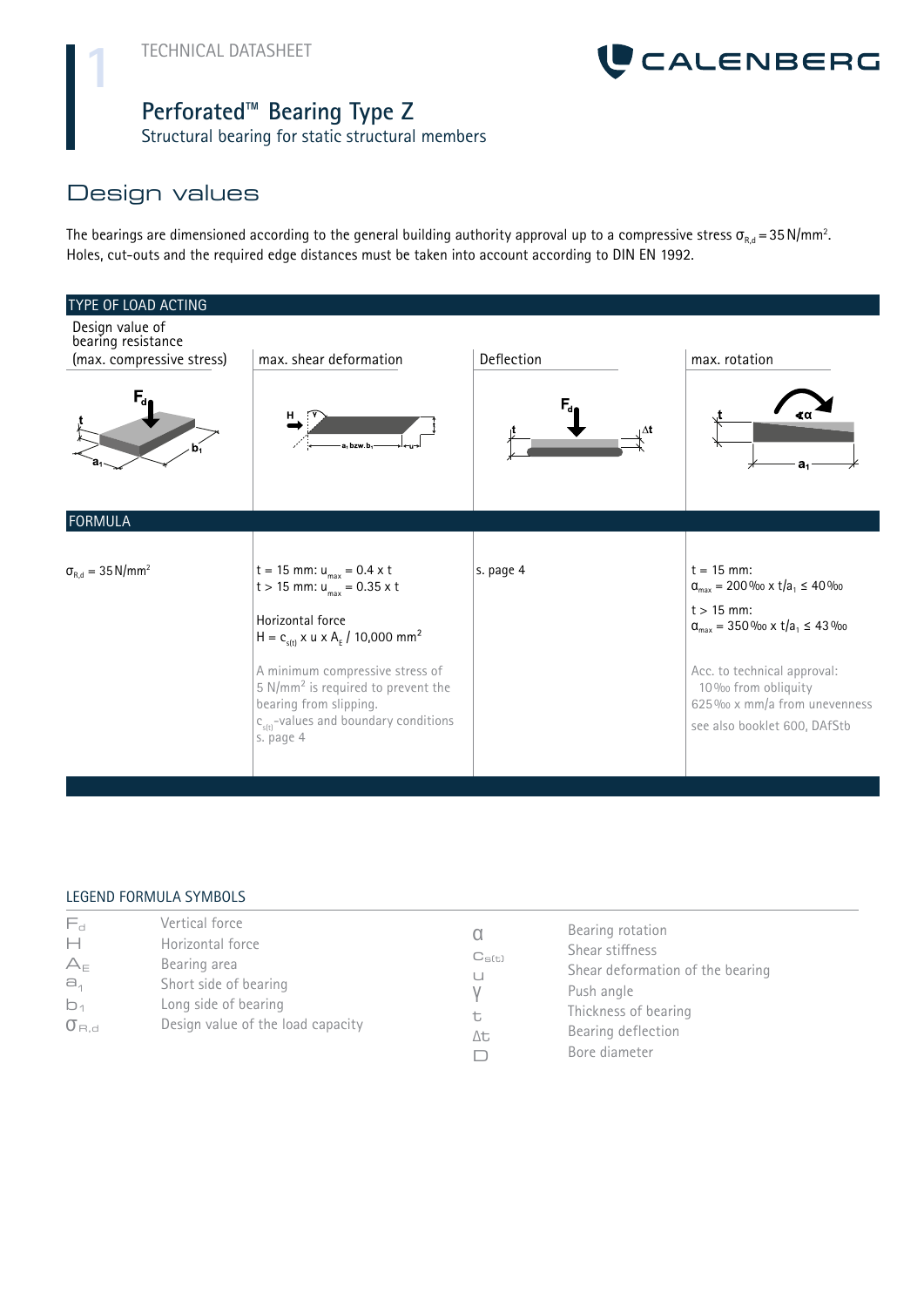**2**



#### **Perforated™ Bearing Type Z**

Structural bearing for static structural members

## Thicknesses: 15, 24, 33, 42 and 51mm

The table below depicts the design values of the load capacity and the allowable angle of distortion, depending on the bearing dimensions. Interim values can be inpolated.

| RECTANGULAR BEARINGS          |                |                   |                |                  |                |                  |                |                  |                |                       |
|-------------------------------|----------------|-------------------|----------------|------------------|----------------|------------------|----------------|------------------|----------------|-----------------------|
| <b>Bearing Thickness</b>      |                |                   |                |                  |                |                  |                |                  |                |                       |
| $t = 15$ mm<br><b>BEARING</b> |                | $t = 24$ mm       |                | $t = 33$ mm      |                | $t = 42$ mm      |                | $t = 51$ mm      |                |                       |
| <b>WIDTH</b>                  |                | Shear Deformation |                |                  |                |                  |                |                  |                |                       |
| a                             | $u = 6$ mm     |                   | $u = 8.4$ mm   |                  | $u = 11.6$ mm  |                  | $u = 14.7$ mm  |                  | $u = 17.9$ mm  |                       |
| [mm]                          | $\sigma_{R,d}$ | $a_{\text{max}}$  | $\sigma_{R,d}$ | $a_{\text{max}}$ | $\sigma_{R,d}$ | $a_{\text{max}}$ | $\sigma_{R,d}$ | $a_{\text{max}}$ | $\sigma_{R,d}$ | $\alpha_{\text{max}}$ |
|                               | $[N/mm^2]$     | [%o]              | $[N/mm^2]$     | [%o]             | $[N/mm^2]$     | [0/00]           | $[N/mm^2]$     | [%o]             | $[N/mm^2]$     | [%o]                  |
| 120                           | 35.0           | 25.0              | 35.0           | 43.0             | 35.0           | 43.0             | 35.0           | 43.0             | 35.0           | 43.0                  |
| 130                           | 35.0           | 23.1              | 35.0           | 43.0             | 35.0           | 43.0             | 35.0           | 43.0             | 35.0           | 43.0                  |
| 140                           | 35.0           | 21.4              | 35.0           | 43.0             | 35.0           | 43.0             | 35.0           | 43.0             | 35.0           | 43.0                  |
| 150                           | 35.0           | 20.0              | 35.0           | 43.0             | 35.0           | 43.0             | 35.0           | 43.0             | 35.0           | 43.0                  |
| 200                           | 35.0           | 15.0              | 35.0           | 42.0             | 35.0           | 43.0             | 35.0           | 43.0             | 35.0           | 43.0                  |
| 250                           | 35.0           | 12.0              | 35.0           | 33.6             | 35.0           | 43.0             | 35.0           | 43.0             | 35.0           | 43.0                  |
| 300                           | 35.0           | 10.0              | 35.0           | 28.0             | 35.0           | 38.5             | 35.0           | 43.0             | 35.0           | 43.0                  |
| 350                           | 35.0           | 8.6               | 35.0           | 24.0             | 35.0           | 33.0             | 35.0           | 42.0             | 35.0           | 43.0                  |
| 400                           | 35.0           | 7.5               | 35.0           | 21.0             | 35.0           | 28.9             | 35.0           | 36.8             | 35.0           | 43.0                  |
| 450                           | 35.0           | 6.7               | 35.0           | 18.7             | 35.0           | 25.7             | 35.0           | 32.7             | 35.0           | 39.7                  |
| 500                           | 35.0           | 6.0               | 35.0           | 16.8             | 35.0           | 23.1             | 35.0           | 29.4             | 35.0           | 35.7                  |
| 550                           | 35.0           | 5.5               | 35.0           | 15.3             | 35.0           | 21.0             | 35.0           | 26.7             | 35.0           | 32.5                  |
| 600                           | 35.0           | 5.0               | 35.0           | 14.0             | 35.0           | 19.3             | 35.0           | 24.5             | 35.0           | 29.8                  |

Number of boreholes  $\leq 4$ 

Percentage of boreholes in the bearing area  $\leq 10\%$ 

Minimum dimensions of the bearing a  $\geq$  120 mm, b  $\geq$  120 mm without holes, a  $\geq$  140 mm, b  $\geq$  140 mm with holes

Bore diameter ≤ 60mm

Edge distance ≥ 20mm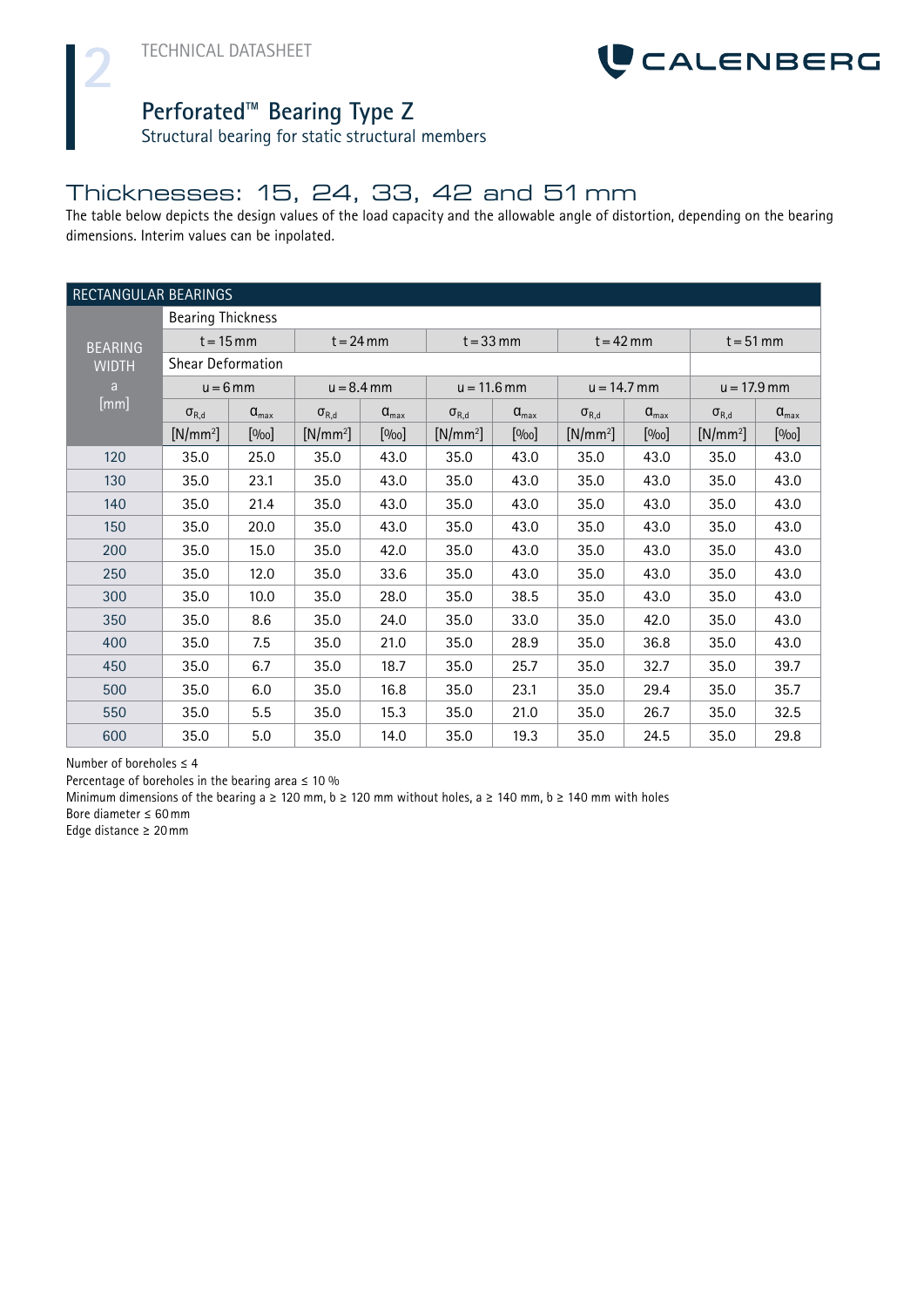**3**



#### **Perforated™ Bearing Type Z**

Structural bearing for static structural members

#### Thicknesses: 15, 24, 33, 42 and 51mm

The table below depicts the design values of the load capacity and the allowable angle of distortion, depending on the bearing dimensions. Interim values can be inpolated.

| ROUND BEARINGS           |                   |                       |                |                       |                |                       |                |                  |                |                       |
|--------------------------|-------------------|-----------------------|----------------|-----------------------|----------------|-----------------------|----------------|------------------|----------------|-----------------------|
| <b>Bearing Thickness</b> |                   |                       |                |                       |                |                       |                |                  |                |                       |
|                          | $t = 15$ mm       |                       | $t = 24$ mm    |                       | $t = 33$ mm    |                       | $t = 42$ mm    |                  | $t = 51$ mm    |                       |
| <b>DIAMETER</b><br>D     | Shear Deformation |                       |                |                       |                |                       |                |                  |                |                       |
| [mm]                     | $u = 6$ mm        |                       | $u = 8,4$ mm   |                       | $u = 11,6$ mm  |                       | $u = 14,7$ mm  |                  | $u = 17,9$ mm  |                       |
|                          | $\sigma_{R,d}$    | $\alpha_{\text{max}}$ | $\sigma_{R,d}$ | $\alpha_{\text{max}}$ | $\sigma_{R,d}$ | $\alpha_{\text{max}}$ | $\sigma_{R,d}$ | $a_{\text{max}}$ | $\sigma_{R,d}$ | $\alpha_{\text{max}}$ |
|                          | $[N/mm^2]$        | [%o]                  | $[N/mm^2]$     | [%o]                  | $[N/mm^2]$     | [%o]                  | $[N/mm^2]$     | [%o]             | $[N/mm^2]$     | [%o]                  |
| 120                      | 35.0              | 25.0                  | 35.0           | 43.0                  | 35.0           | 43.0                  | 35.0           | 43.0             | 35.0           | 43.0                  |
| 130                      | 35.0              | 23.1                  | 35.0           | 43.0                  | 35.0           | 43.0                  | 35.0           | 43.0             | 35.0           | 43.0                  |
| 140                      | 35.0              | 21.4                  | 35.0           | 43.0                  | 35.0           | 43.0                  | 35.0           | 43.0             | 35.0           | 43.0                  |
| 150                      | 35.0              | 20.0                  | 35.0           | 43.0                  | 35.0           | 43.0                  | 35.0           | 43.0             | 35.0           | 43.0                  |
| 200                      | 35.0              | 15.0                  | 35.0           | 42.0                  | 35.0           | 43.0                  | 35.0           | 43.0             | 35.0           | 43.0                  |
| 250                      | 35.0              | 12.0                  | 35.0           | 33.6                  | 35.0           | 43.0                  | 35.0           | 43.0             | 35.0           | 43.0                  |
| 300                      | 35.0              | 10.0                  | 35.0           | 28.0                  | 35.0           | 38.5                  | 35.0           | 43.0             | 35.0           | 43.0                  |
| 350                      | 35.0              | 8.6                   | 35.0           | 24.0                  | 35.0           | 33.0                  | 35.0           | 42.0             | 35.0           | 43.0                  |
| 400                      | 35.0              | 7.5                   | 35.0           | 21.0                  | 35.0           | 28.9                  | 35.0           | 36.8             | 35.0           | 43.0                  |
| 450                      | 35.0              | 6.7                   | 35.0           | 18.7                  | 35.0           | 25.7                  | 35.0           | 32.7             | 35.0           | 39.7                  |
| 500                      | 35.0              | 6.0                   | 35.0           | 16.8                  | 35.0           | 23.1                  | 35.0           | 29.4             | 35.0           | 25.7                  |
| 550                      | 35.0              | 5.5                   | 35.0           | 15.3                  | 35.0           | 21.0                  | 35.0           | 26.7             | 35.0           | 32.5                  |
| 600                      | 35.0              | 5.0                   | 35.0           | 14.0                  | 35.0           | 19.3                  | 35.0           | 24.5             | 35.0           | 29.8                  |

Number of boreholes  $\leq 4$ 

Percentage of boreholes in the bearing area  $\leq 10\%$ 

Minimum dimensions of the bearing  $d \ge 120$  mm without holes,  $d \ge 140$  mm with holes

Bore diameter ≤ 60mm

Edge distance ≥ 20mm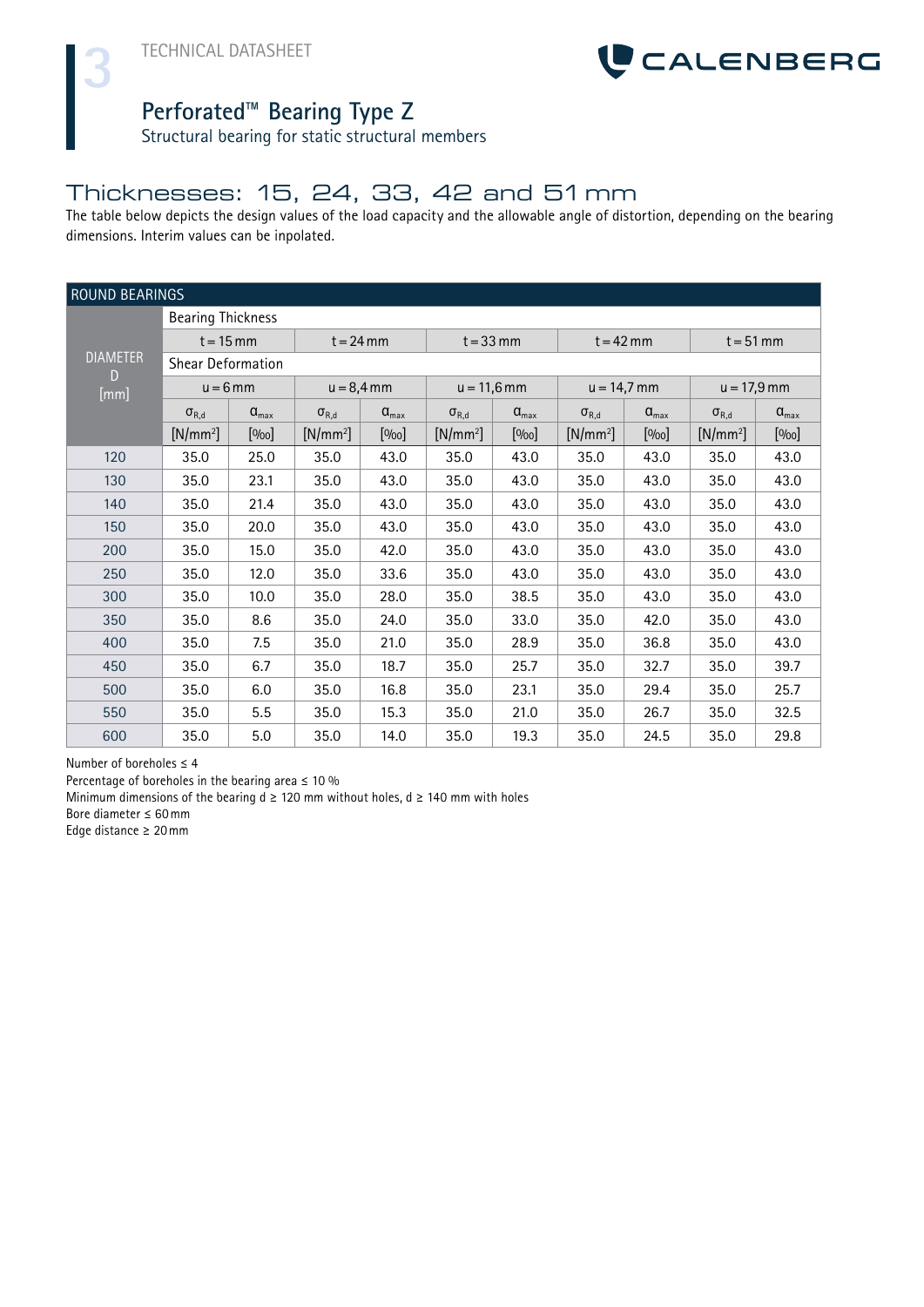**4**



## **Perforated™ Bearing Type Z**

Structural bearing for static structural members

#### Load deflection curve

The following diagram shows the compression behaviour for different formats when used between concrete surfaces (precast elements).